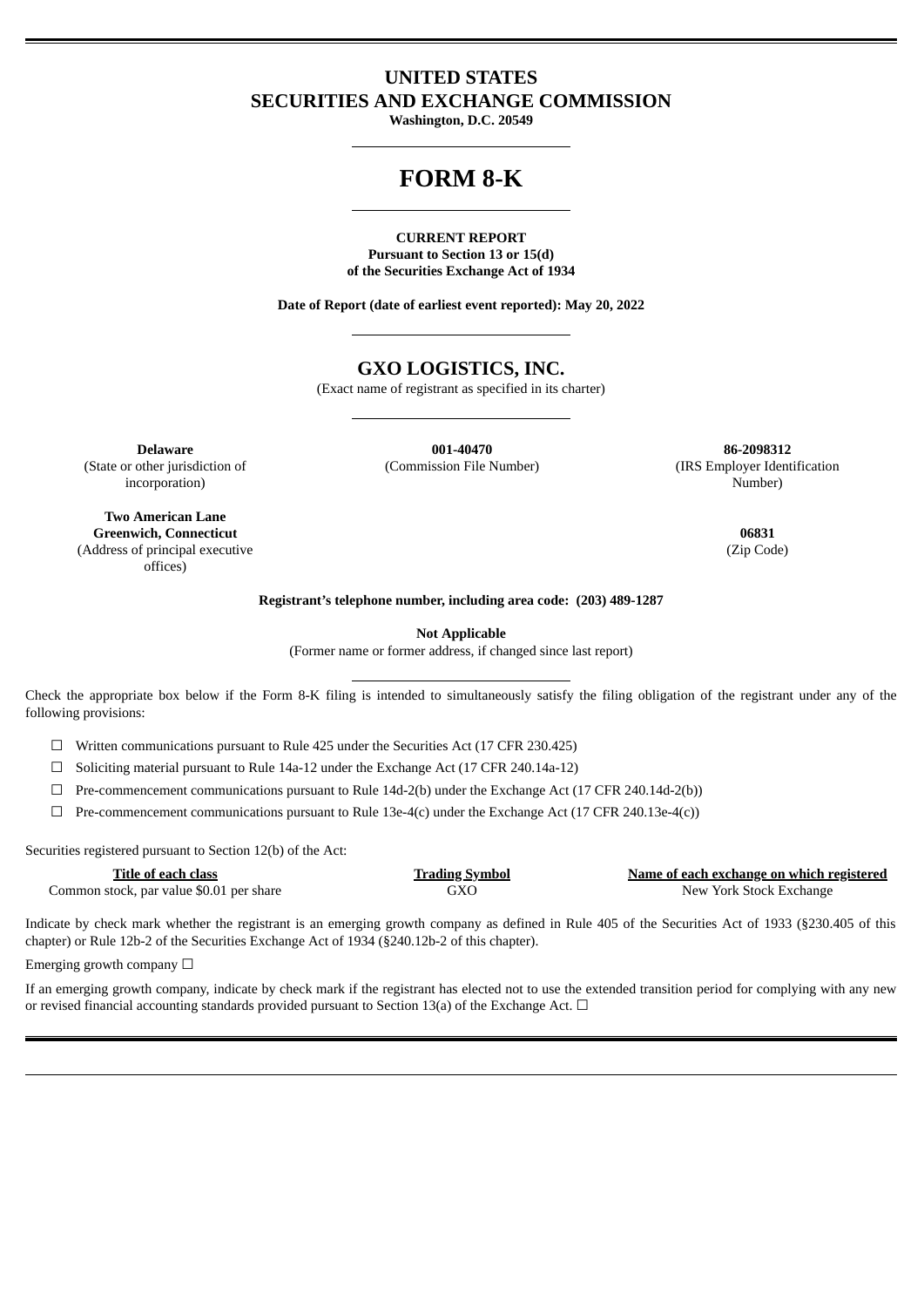## **Item 7.01. Regulation FD Disclosure.**

On May 20, 2022, GXO Logistics, Inc. (the "Company") released a press release in connection with the recommended cash and share offer made by the Company for the entire issued and to be issued share capital of Clipper Logistics plc intended to be effected by means of a court sanctioned scheme of arrangement (the "Scheme") under Part 26 of the UK Companies Act 2006 (the "Acquisition"). The press release includes an announcement regarding the sanctioning of the Scheme by the High Court of Justice in England and Wales which is a condition to the closing of the Acquisition and effectiveness of the Scheme. A copy of the press release is attached as Exhibit 99.1 to this Current Report on Form 8-K.

The information furnished in this Item 7.01, including Exhibit 99.1, shall not be deemed "filed" for purposes of Section 18 of the Securities Exchange Act of 1934, as amended (the "Exchange Act"), or otherwise subject to the liabilities of that Section, and shall not be deemed to be incorporated by reference into any filing of the Company under the Exchange Act or the Securities Act of 1933, as amended, except to the extent that the registrant specifically incorporates any such information by reference.

## **Item 9.01. Financial Statements and Exhibits.**

*(d) Exhibits*

| Exhibit No. | <b>Exhibit Description</b>                                                                                |
|-------------|-----------------------------------------------------------------------------------------------------------|
| 99.1        | Press Release, dated May 20, 2022                                                                         |
| 104         | Cover Page Interactive Data File -- the cover page XBRL tags are embedded within the Inline XBRL document |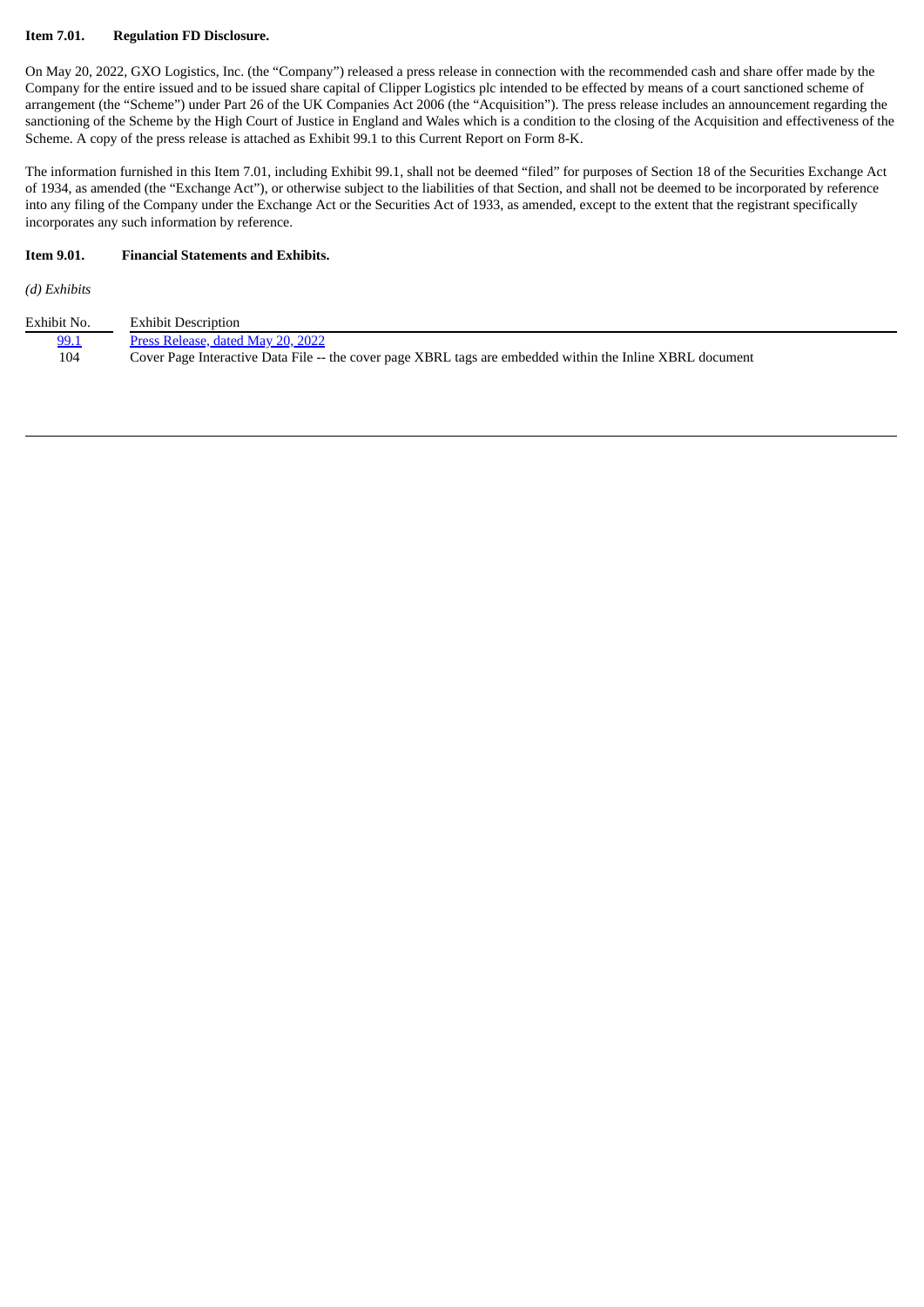# **SIGNATURE**

Pursuant to the requirements of the Securities Exchange Act of 1934, the registrant has duly caused this report to be signed on its behalf by the undersigned hereunto duly authorized.

Date: May 20, 2022 GXO LOGISTICS, INC.

By: /s/ Baris Oran

Baris Oran Chief Financial Officer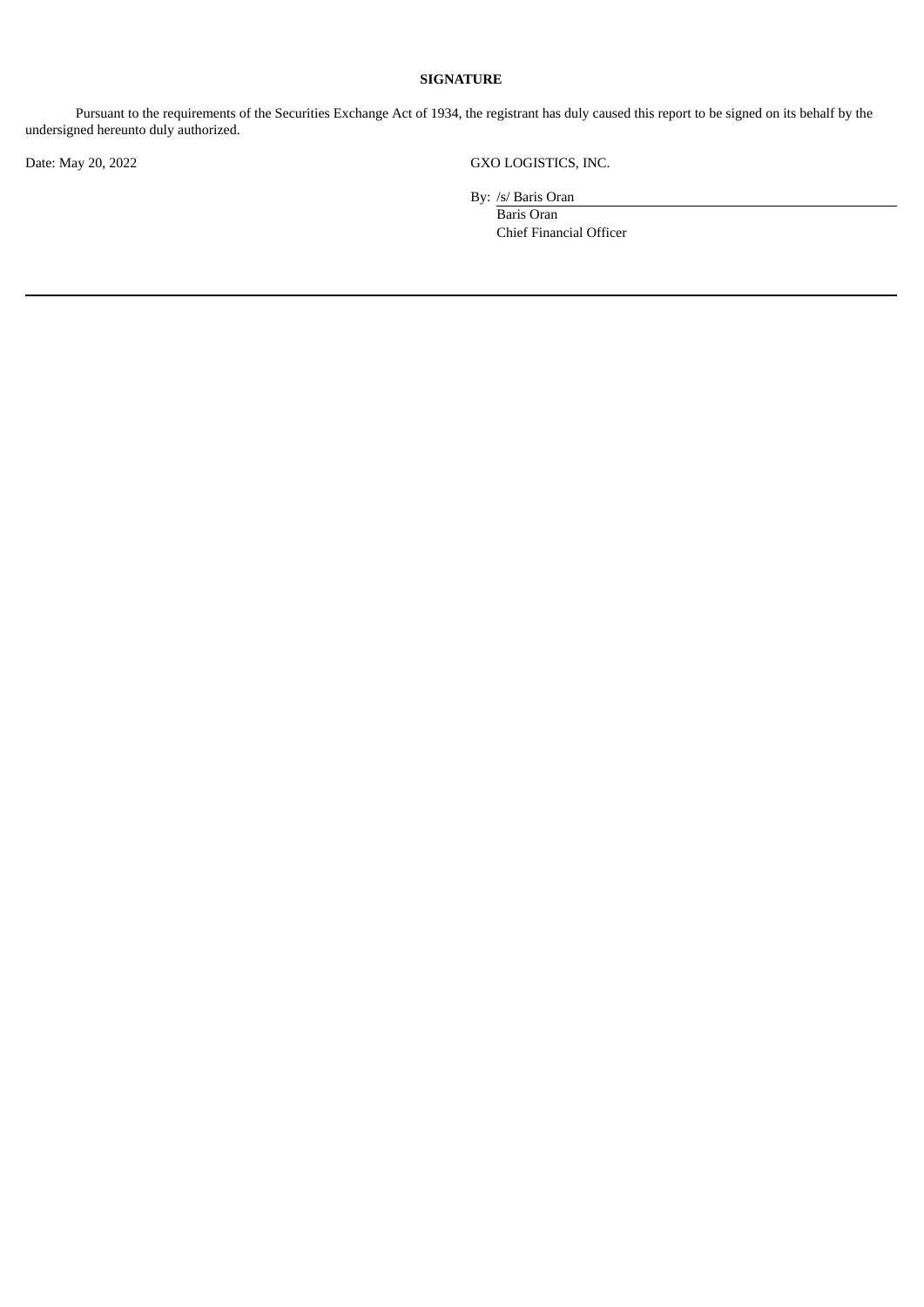<span id="page-3-0"></span>NOT FOR RELEASE, PUBLICATION OR DISTRIBUTION, IN WHOLE OR IN PART, DIRECTLY OR INDIRECTLY IN, INTO OR FROM **ANY JURISDICTION WHERE TO DO SO WOULD CONSTITUTE A VIOLATION OF THE RELEVANT LAWS OR REGULATIONS OF SUCH JURISDICTION**

### **FOR IMMEDIATE RELEASE**

**20 MAY 2022**

### **Recommended Cash and Share Offer**

**for**

**Clipper Logistics plc ("Clipper")**

**by**

### **GXO Logistics, Inc ("GXO")**

#### **Scheme sanctioned by Court**

On 28 February 2022, the board of directors of Clipper and GXO announced that they had reached agreement on the terms and conditions of a recommended cash and share offer to be made by GXO for the entire issued and to be issued share capital of Clipper (the "**Acquisition**"). It is intended that the Acquisition will be effected by means of a Court-sanctioned scheme of arrangement under Part 26 of the Companies Act (the "**Scheme**").

On 11 April 2022, the Scheme was approved by the requisite majority of Scheme Shareholders at the Court Meeting and the Special Resolution in connection with the implementation of the Scheme was passed by the requisite majority of Clipper Shareholders at the General Meeting.

Defined terms used but not defined in this announcement have the meanings set out in the scheme document sent to Clipper Shareholders dated 17 March 2022 (the "**Scheme Document**").

#### **Scheme sanctioned by Court**

Clipper is pleased to announce that the Court has today sanctioned the Scheme by which the recommended cash and share offer for Clipper by GXO is being implemented.

The Scheme will become effective and remains conditional upon the delivery of the Court Order to the Registrar of Companies, which is expected to take place on 24 May 2022.

### **Next steps and timetable**

Applications have been made for the suspension of the listing of and dealings in the Clipper Shares on the London Stock Exchange's main market for listed securities and the premium listing segment of the Official List and such suspensions are expected to take effect from 7:30 a.m. on 24 May 2022. The last day of dealings in, and for the registration and transfer of, and disablement in CREST of, the Clipper Shares, will therefore be 23 May 2022.

The de-listing of the Clipper Shares from the premium listing segment of the Official List and the cancellation of the admission to trading of Clipper Shares on the London Stock Exchange's main market for listed securities have also been applied for and will, subject to the Scheme becoming Effective, take effect by 8:00am on 25 May 2022.

A further announcement will be made when the Scheme has become Effective.

-1 - Hogan Lovells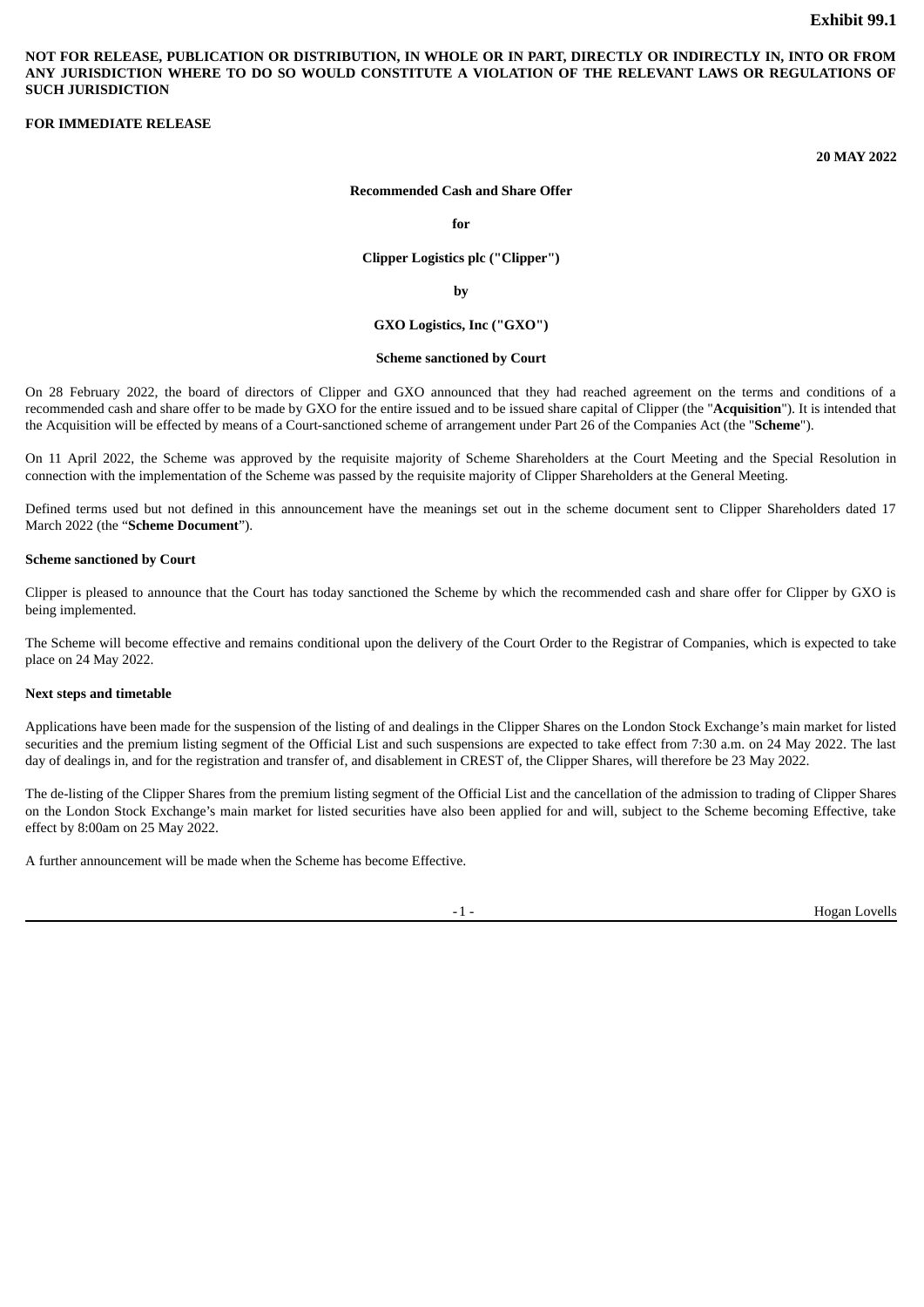| The expected timetable for the next steps is set out below:                                                                                                                                |                                               |
|--------------------------------------------------------------------------------------------------------------------------------------------------------------------------------------------|-----------------------------------------------|
| Event                                                                                                                                                                                      | Time and/or date $^{(1)}$                     |
| The following dates and times associated with the Scheme are indicative only and are subject to change <sup>(2)</sup>                                                                      |                                               |
| Last day of dealings in, and registrations of transfers of, and disablement in CREST of, Clipper Shares                                                                                    | 23 May 2022                                   |
| Election Return Time for the GREEN Form of Election                                                                                                                                        | 1.00 p.m. on 23 May 2022 <sup>(3)</sup>       |
| <b>Scheme Record Time</b>                                                                                                                                                                  | 6.00 p.m. on 23 May 2022                      |
| Suspension of listing of, and dealings in, Clipper Shares                                                                                                                                  | 7.30 a.m. on 24 May 2022                      |
| <b>Effective Date</b>                                                                                                                                                                      | 24 May 2022                                   |
| De-listing of Clipper Shares                                                                                                                                                               | By 8.00 a.m. on 25 May 2022                   |
| New GXO Shares listed and commencement of dealings in the New GXO Shares on the NYSE                                                                                                       | By 9.30 a.m.(New York time)<br>on 27 May 2022 |
| New GXO Shares registered through DRS (in respect of GXO Shares held by former certificated Clipper<br>Shareholders outside the GXO CSN Facility)                                          | 27 May 2022                                   |
| GXO DIs credited to CREST accounts (in respect of Scheme Shares held in uncertificated form only) and GXO<br>CSN Facility accounts credited                                                | On or soon after 27 May 2022                  |
| Latest date for despatch of statements of entitlement relating to New GXO Shares held through the GXO CSN<br>Facility and DRS (in respect of Scheme Shares held in certificated form only) | 7 June 2022                                   |
| Latest date for despatch of cheques in respect of cash consideration and for settlement of cash consideration through<br>CREST or other form of payment                                    | 7 June 2022                                   |
| Long Stop Date                                                                                                                                                                             | 28 November 2022 <sup>(4)</sup>               |

# **Notes:**

(1) All references in this announcement to times are to London time unless otherwise stated. The dates and times given are indicative only and are based on Clipper's and GXO's current expectations. Such dates and times may be subject to change, including as a result of changes to the regulatory timetable. If any of the expected times and/or dates above change, the revised times and/or dates will be notified to Clipper Shareholders by announcement through a Regulatory Information Service.

<sup>(2)</sup> These times and dates are indicative only and will depend, amongst other things, on the date upon which the Court Order is delivered to the Registrar of Companies.

<sup>(3)</sup> The Election Withdrawal Deadline will be the later of (i) the Election Return Time and (ii) such other time and date as GXO and Clipper may agree.

# $^{(4)}$  This is the latest date by which the Scheme may become Effective unless GXO and Clipper agree (and the Panel and, if required, the Court permit) a *later date.*

-2 - Hogan Lovells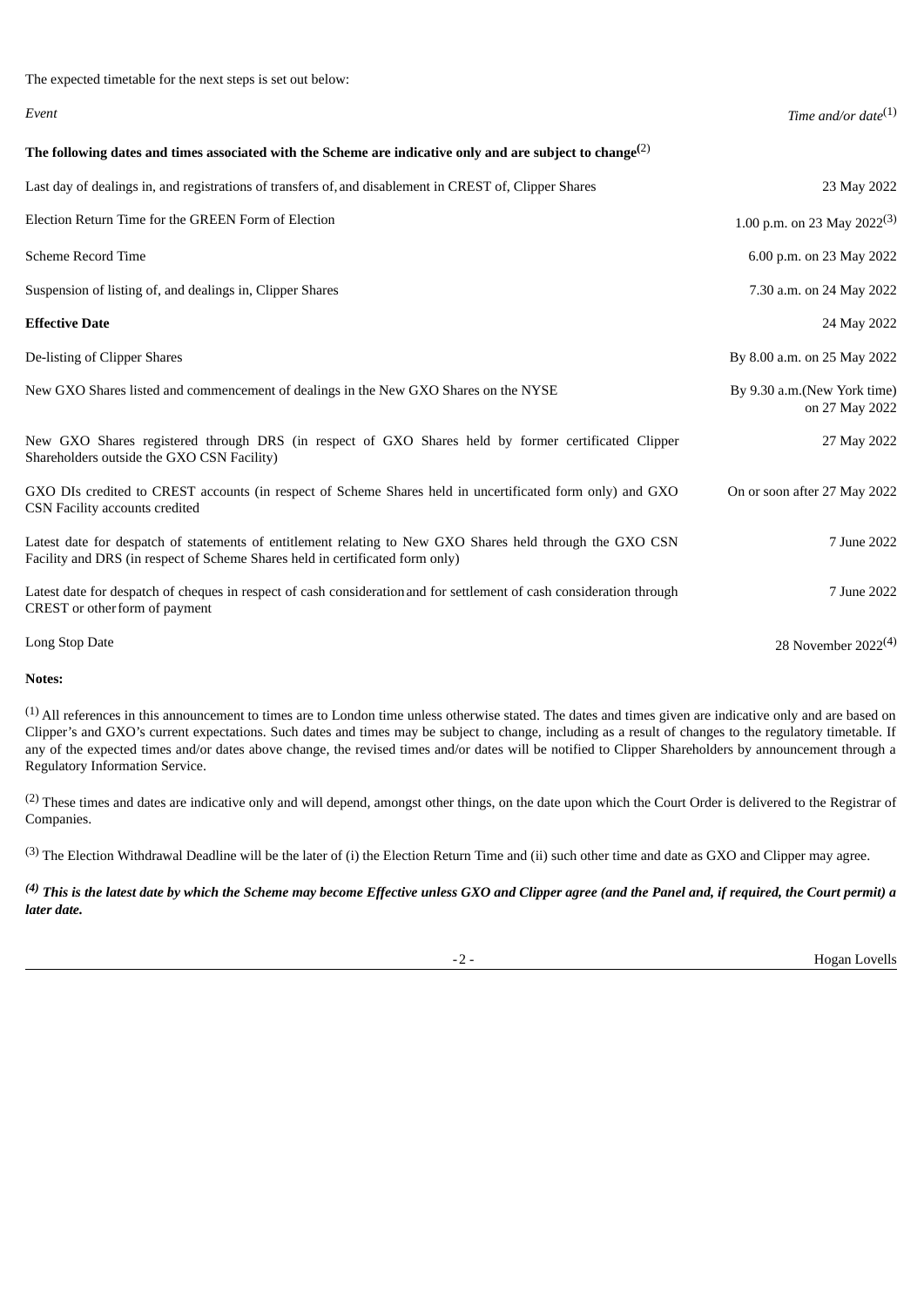| <b>Enquiries</b>                                                                                                                    |                                        |
|-------------------------------------------------------------------------------------------------------------------------------------|----------------------------------------|
| <b>Clipper</b><br>Steve Parkin, Executive Chairman<br>David Hodkin, Chief Financial Officer<br>Tony Mannix, Chief Executive Officer | $+44$ (0)113 204 2050                  |
| Numis (Financial adviser and Joint Corporate Broker to Clipper)                                                                     |                                        |
| <b>Stuart Skinner</b><br><b>Stuart Ord</b>                                                                                          | $+44(0)2072601000$                     |
| Kevin Cruickshank<br>William Wickham                                                                                                |                                        |
| <b>Shore Capital</b> (Joint Corporate Broker to Clipper)<br><b>Malachy McEntyre</b><br><b>Patrick Castle</b><br>James Thomas        | +44 (0)20 7408 4090                    |
| <b>Buchanan</b> (Corporate communications adviser to Clipper)<br>David Rydell<br>Stephanie Whitmore                                 | +447798 646 021<br>+447754 941 250     |
| <b>GXO</b><br>Media<br>Matthew Schmidt (US)<br>Kat Kalinina (UK)                                                                    | $+1$ (203) 307 2809<br>+447974 594 467 |
| <b>Investors</b><br>Mark Manduca                                                                                                    | +1 203 585 8986                        |
| Rothschild & Co (Lead Financial Adviser to GXO)<br><b>Neil Thwaites</b><br>Alexander Mitteregger                                    | +44 (0)20 7280 5000                    |
| Barclays (Joint Financial Adviser to GXO)<br>Philipp Gillmann<br>Akshay Majithia                                                    | +44 (0)20 7623 2323                    |

Hogan Lovells International LLP is retained as legal adviser to Clipper. Freshfields Bruckhaus Deringer LLP is retained as legal adviser to GXO.

### **Important Notices**

Jon Bone (Corporate Broking)

Numis Securities Limited ("**Numis**"), which is authorised and regulated in the United Kingdom by the FCA, is acting exclusively as financial adviser to Clipper and no one else in connection with the Acquisition and will not regard any other person as its client in relation to the Acquisition and shall not be responsible to anyone other than Clipper for providing the protections afforded to clients of Numis nor for providing advice in connection with the matters referred to herein. Neither Numis nor any of its subsidiaries, branches or affiliates owes or accepts any duty, liability or responsibility whatsoever (whether direct or indirect, whether in contract, in tort, under statute or otherwise) to any person who is not a client of Numis in connection with any matter referred to herein or otherwise.

Shore Capital Stockbrokers Limited ("**Shore Capital**"), which is authorised and regulated in the United Kingdom by the FCA, is acting as joint corporate broker exclusively for Clipper and no one else in connection with the Acquisition and will not regard any other person as its client in relation to the Acquisition and shall not be responsible to anyone other than Clipper for providing the protections afforded to clients of Shore Capital nor for providing advice in connection with the matters referred to herein. Neither Shore Capital nor any of its subsidiaries, branches or affiliates owes or accepts any duty, liability or responsibility whatsoever (whether direct or indirect, whether in contract, in tort, under statute or otherwise) to any person who is not a client of Shore Capital in connection with any matter referred to herein or otherwise.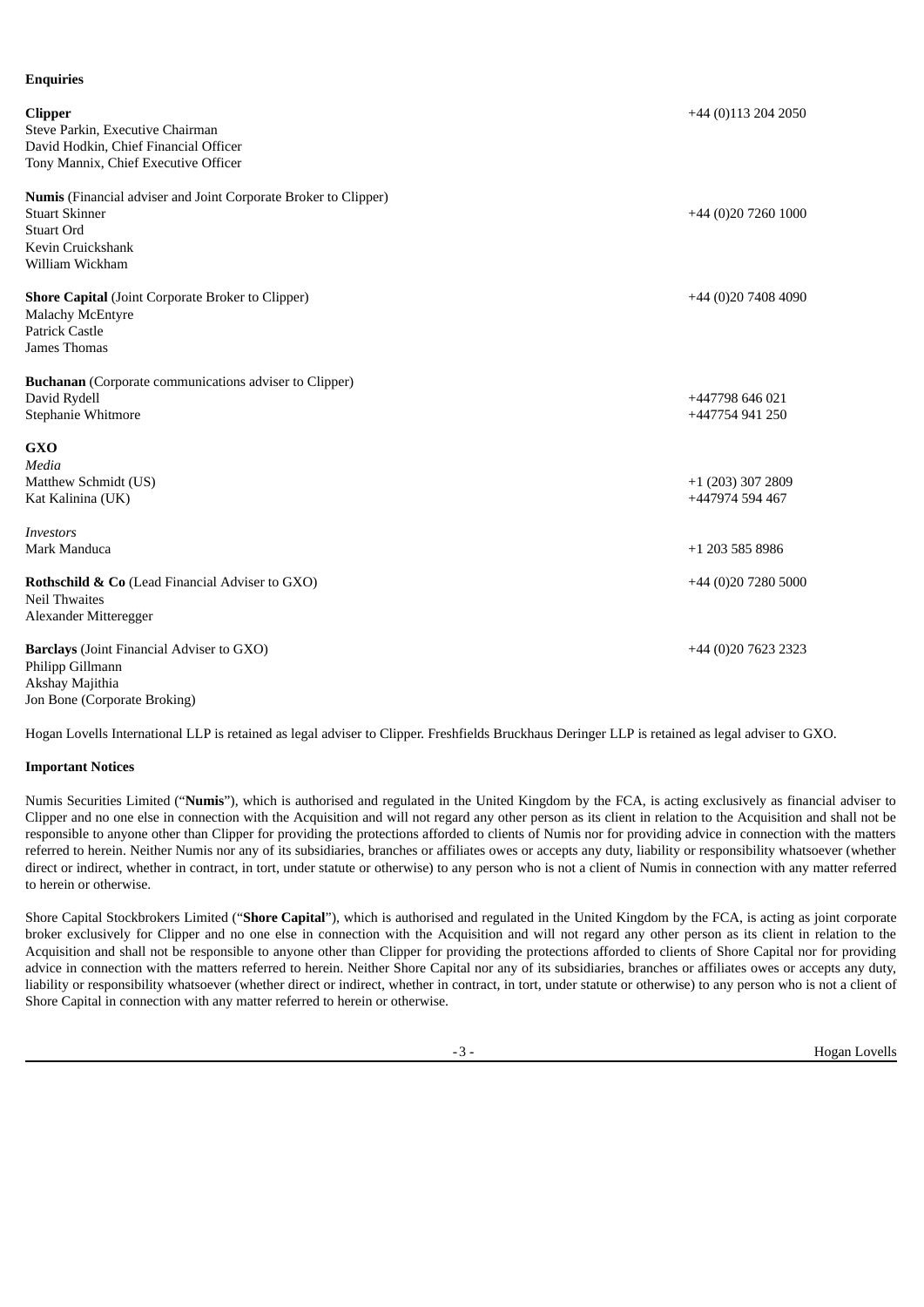N.M. Rothschild & Sons Limited ("**Rothschild & Co**"), which is authorised and regulated in the United Kingdom by the FCA, is acting exclusively as financial adviser to GXO and no one else in connection with the Acquisition and will not regard any other person as its client in relation to the Acquisition and shall not be responsible to anyone other than GXO for providing the protections afforded to clients of Rothschild & Co or its affiliates, nor for providing advice in connection with the Acquisition or any matter or arrangement referred to herein. Neither Rothschild & Co nor any of its subsidiaries, branches or affiliates (nor their respective directors, officers, employees or agents) owes or accepts any duty, liability or responsibility whatsoever (whether direct or indirect, whether in contract, in tort, under statute or otherwise) to any person who is not a client of Rothschild & Co in connection with this announcement any matter referred to or statement contained herein or otherwise.

Barclays Bank PLC, acting through its Investment Bank ("**Barclays**"), which is authorised in the United Kingdom by the Prudential Regulation Authority ("**PRA**") and regulated in the United Kingdom by the PRA and FCA, is acting exclusively as financial adviser to GXO and no one else in connection with the Acquisition and will not regard any other person as its client in relation to the Acquisition and shall not be responsible to anyone other than GXO for providing the protections afforded to clients of Barclays or its affiliates, nor for providing advice in connection with the Acquisition or any matter or arrangement referred to herein. Neither Barclays nor any of its subsidiaries, branches or affiliates owes or accepts any duty, liability or responsibility whatsoever (whether direct or indirect, whether in contract, in tort, under statute or otherwise) to any person who is not a client of Barclays in connection with any matter referred to herein or otherwise.

This announcement is for information purposes only and is not intended to and does not constitute or form part of any offer or inducement to sell or an invitation to purchase, otherwise acquire, subscribe for, sell or otherwise dispose of, any securities or the solicitation of an offer to buy any securities, any vote or approval in any jurisdiction pursuant to the Acquisition or otherwise.

This announcement has been prepared in accordance with and for the purpose of complying with English law and the Code, the Disclosure Guidance and Transparency Rules and the Listing Rules and the information disclosed may not be the same as that which would have been disclosed if this announcement had been prepared in accordance with the laws of jurisdictions outside England.

### **Overseas Shareholders**

The release, publication or distribution of this announcement and/or any accompanying documents (in whole or in part) in or into or from jurisdictions other than the United Kingdom or the United States may be restricted by law and therefore any persons who are subject to the laws of any jurisdiction other than the United Kingdom or the United States (including Restricted Jurisdictions) should inform themselves about, and observe, any applicable legal or regulatory requirements. Any failure to comply with applicable legal or regulatory requirements of any jurisdiction may constitute a violation of securities laws in that jurisdiction.

To the fullest extent permitted by applicable law, the companies and persons involved in the Acquisition disclaim any responsibility or liability for the violation of such restrictions by any person. This announcement has been prepared for the purposes of complying with English law and the Code and the information disclosed may not be the same as that which would have been disclosed if this announcement had been prepared in accordance with the laws of jurisdictions outside of England. Unless otherwise determined by GXO or required by the Code and permitted by applicable law and regulation, the Acquisition will not be made available directly or indirectly in, into or from a Restricted Jurisdiction where to do so would violate the laws in that jurisdiction and no person may vote in favour of the Acquisition by use of mail or any other means or instrumentality (including, without limitation, facsimile, email or other electronic transmission, telex or telephone) of interstate or foreign commerce of, or any facility of a national, state or other securities exchange of, any Restricted Jurisdiction.

-4 - Hogan Lovells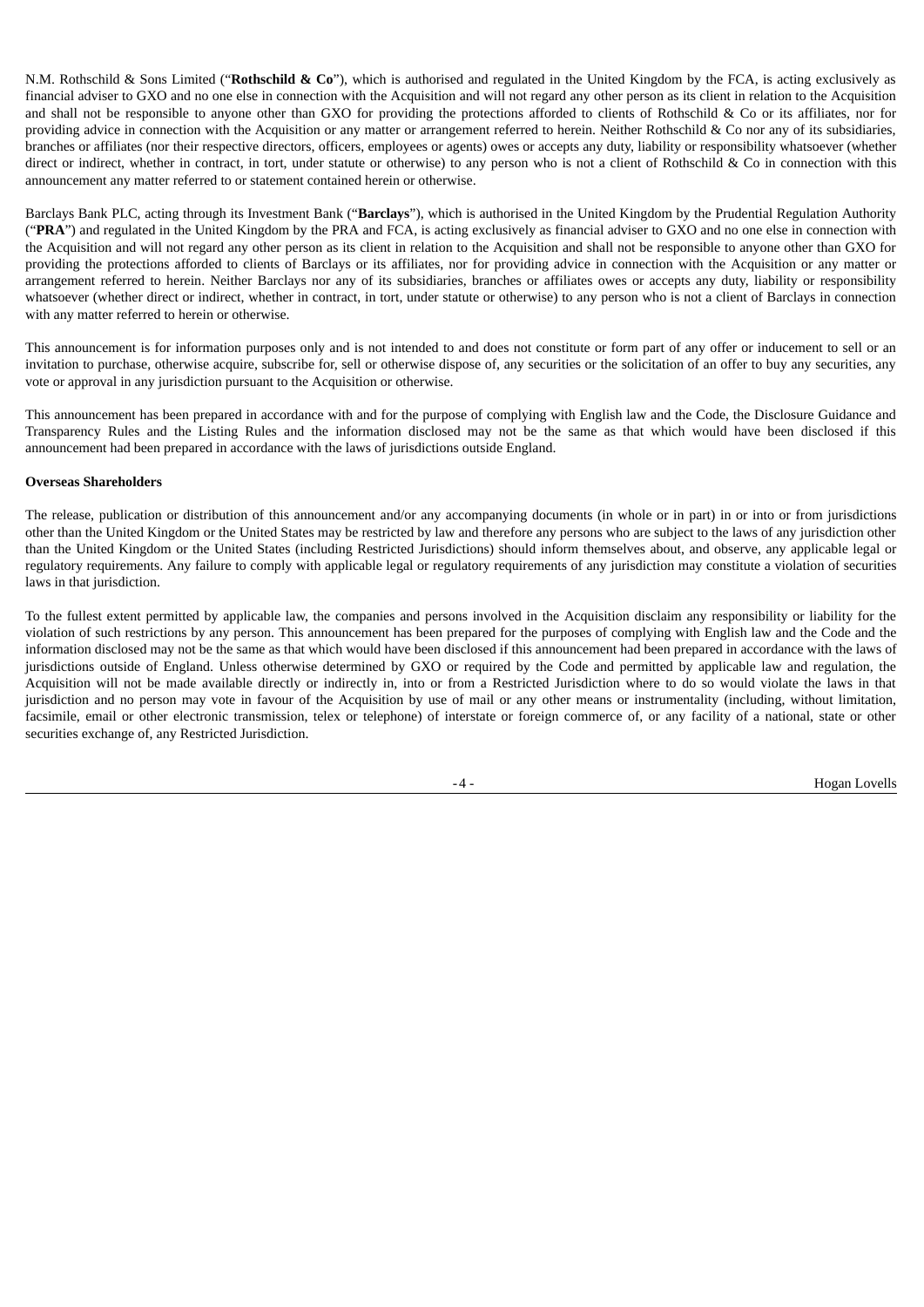Copies of this announcement and formal documentation relating to the Acquisition will not be and must not be, mailed or otherwise forwarded, distributed or sent in, into or from any Restricted Jurisdiction or any jurisdiction where to do so would violate the laws of that jurisdiction and persons receiving such documents (including custodians, nominees and trustees) must not mail or otherwise forward, distribute or send them in or into or from any Restricted Jurisdiction. Doing so may render invalid any related purported vote in respect of the Acquisition.

If the Acquisition is implemented by way of a Takeover Offer (unless otherwise permitted by applicable law and regulation), the Takeover Offer may not be made, directly or indirectly, in or into or by use of the mails or any other means or instrumentality (including facsimile, e-mail or other electronic transmission, telex or telephone) of interstate or foreign commerce of, or any facility of a national, state or other securities exchange of, any Restricted Jurisdiction and the Acquisition will not be capable of acceptance by any such use, means, instrumentality or facilities or from within any Restricted Jurisdiction.

Further details in relation to Overseas Shareholders are contained in the Scheme Document.

# **Notice to Canadian Shareholders**

The distribution of the New GXO Shares in Canada is being made only on a private placement basis exempt from the requirement that the issuer prepare and file a prospectus with the applicable securities regulatory authorities. GXO is not a reporting issuer in any province or territory in Canada, its securities are not listed on any stock exchange in Canada and there is currently no public market for the New GXO Shares in Canada. GXO currently has no intention of becoming a reporting issuer in Canada, filing a prospectus with any securities regulatory authority in Canada to qualify the resale of the New GXO Shares to the public, or listing the New GXO Shares on any stock exchange in Canada. Accordingly, to be made in accordance with securities laws, any resale of the New GXO Shares received as consideration in Canada must be made under available statutory exemptions from registration and prospectus requirements or under a discretionary exemption granted by the applicable Canadian securities regulatory authority. Canadian shareholders who receive New GXO Shares as consideration are advised to seek legal advice prior to any resale of the New GXO Shares.

### **Additional information for U.S. Investors**

The Acquisition is being made to acquire the securities of an English company by means of a scheme of arrangement under English law. A transaction effected by means of a scheme of arrangement is not subject to the tender offer rules or the proxy solicitation rules under the U.S. Exchange Act. Accordingly, the Scheme is subject to the disclosure requirements and practices applicable in the UK to schemes of arrangement, which differ from the disclosure requirements of U.S. tender offer rules. The financial information relating to Clipper included in this announcement and the Scheme documentation has been prepared in accordance with IFRS (and also makes or will make use of alternative performance measures on the basis disclosed publicly by Clipper which are not defined by IFRS) and thus may not be comparable to financial information of U.S. companies or companies whose financial statements are prepared in accordance with U.S. GAAP. U.S. GAAP differs in certain significant respects from accounting principles applicable in the United Kingdom.

-5 - Hogan Lovells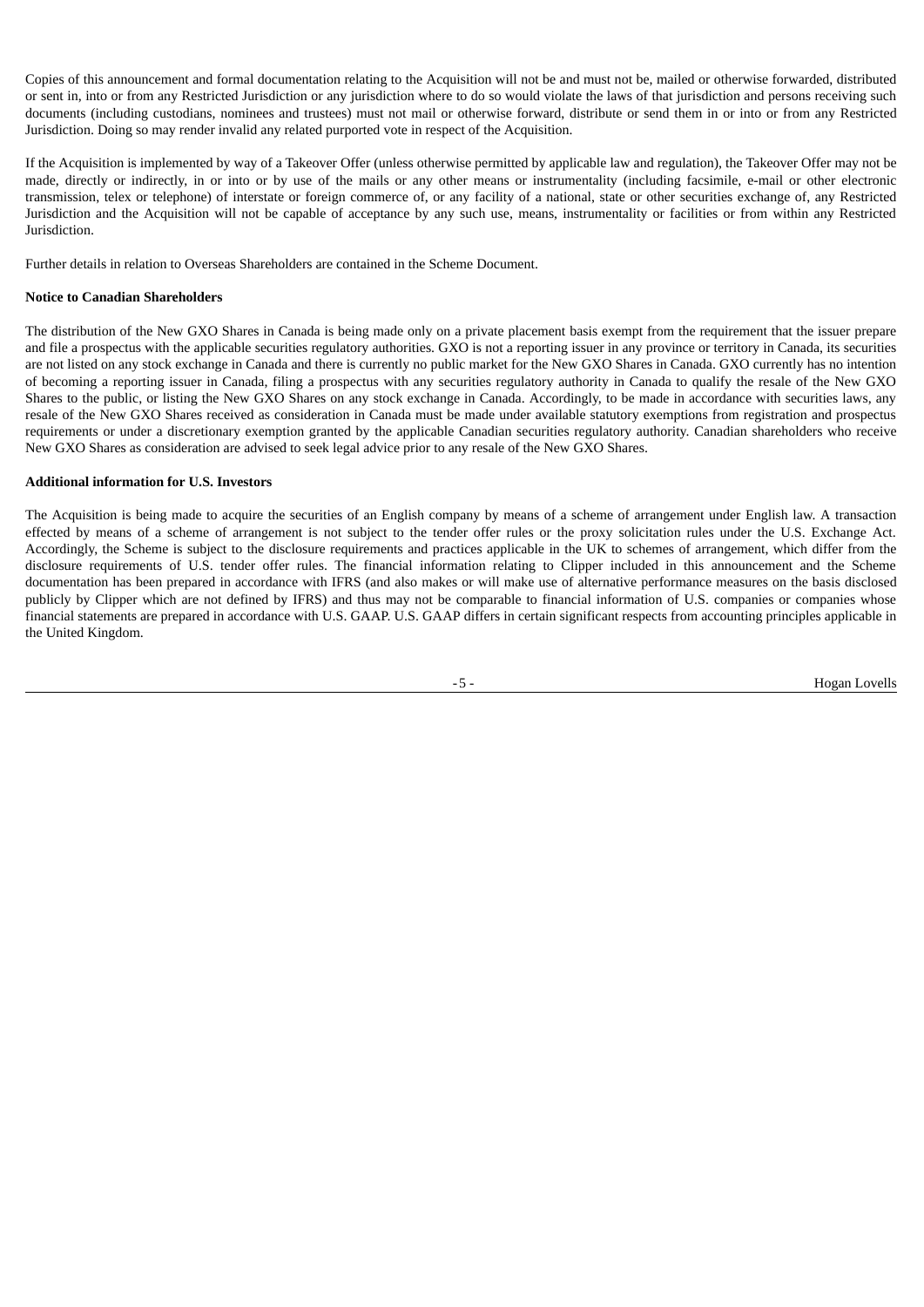The financial information included in this announcement and the Scheme documentation in relation to GXO has been or will have been prepared in accordance with U.S. GAAP, except as otherwise specified therein. If GXO exercises its right to implement the acquisition of the Clipper Shares by way of a Takeover Offer or otherwise in a manner that is not exempt from the registration requirements of the U.S. Securities Act, such offer will be made in compliance with applicable U.S. laws and regulations. It may be difficult for U.S. investors to enforce their rights and any claim arising out of the U.S. federal securities laws, since Clipper is incorporated under the laws of England and Wales (i.e. in a non-U.S. jurisdiction), and some or all of its officers and directors may be residents of, and some or all of its assets are or may be located in, a non-US jurisdiction. U.S. investors may not be able to sue a non-US company or its officers or directors in a non-U.S. court for violations of the U.S. securities laws. Further, it may be difficult to compel a non-U.S. company and its affiliates to subject themselves to a U.S. court's judgment.

The New GXO Shares to be issued pursuant to the Acquisition have not been registered under the U.S. Securities Act, and may not be offered or sold in the United States absent registration or an applicable exemption from the registration requirements of the U.S. Securities Act. The New GXO Shares to be issued pursuant to the Acquisition will be issued pursuant to the exemption from registration provided by Section 3(a)(10) under the U.S. Securities Act. In this event, Clipper Shareholders are urged to read these documents and any other relevant documents filed with the SEC, as well as any amendments or supplements to those documents, because they will contain important information, and such documents will be available free of charge at the SEC's website at www.sec.gov or by directing a request to GXO's Investor Relations team at Investor Relations, GXO Logistics, Inc., Two American Lane, Greenwich, Connecticut 06831.

New GXO Shares issued to persons other than "affiliates" of GXO (defined as certain control persons, within the meaning of Rule 144 under the U.S. Securities Act) will be freely transferable under U.S. law after the Acquisition. Persons (whether or not U.S. persons) who are or will be "affiliates" of GXO within 90 days prior to, or of the Enlarged Group after, the Effective Date will be subject to certain transfer restrictions relating to the New GXO Shares under U.S. law.

Neither the SEC nor any U.S. state securities commission has approved or disapproved of the New GXO Shares to be issued in connection with the Acquisition, or determined if this announcement is accurate or complete or has passed upon the fairness or the merits of the proposal described herein. Any representation to the contrary is a criminal offence in the United States.

It may be difficult for U.S. investors to enforce their rights and any claim arising out of the U.S. federal securities laws, as Clipper is incorporated under the laws of England and Wales, some or all of its officers and directors may be residents of, and some or all of its assets are or may be located in, a non-U.S. jurisdiction. U.S. investors may not be able to sue a non-U.S. company or its officers or directors in a non-U.S. court for violations of the U.S. securities laws. Further, it may be difficult to compel a non-U.S. company and its affiliates to subject themselves to a U.S. court's judgment.

Save as specified in relation to certain of the documents incorporated by reference by paragraph 1 of Part Seven (Financial Information) of the Scheme Document, none of the financial information in this announcement has been audited in accordance with generally accepted accounting principles in the United States or the auditing standards of the Public Company Accounting Oversight Board (United States). For the purposes of qualifying for the exemption from the registration requirements of the U.S. Securities Act afforded by Section 3(a)(10) thereof, Clipper will advise the Court that its sanctioning of the Scheme will be relied upon by GXO and Clipper as an approval of the Scheme following a hearing on its fairness which all Scheme Shareholders are entitled to attend, in person or through counsel, to support or oppose the sanctioning of the Scheme and with respect to which notification has been given to all such Scheme Shareholders.

-6 - The Hogan Lovells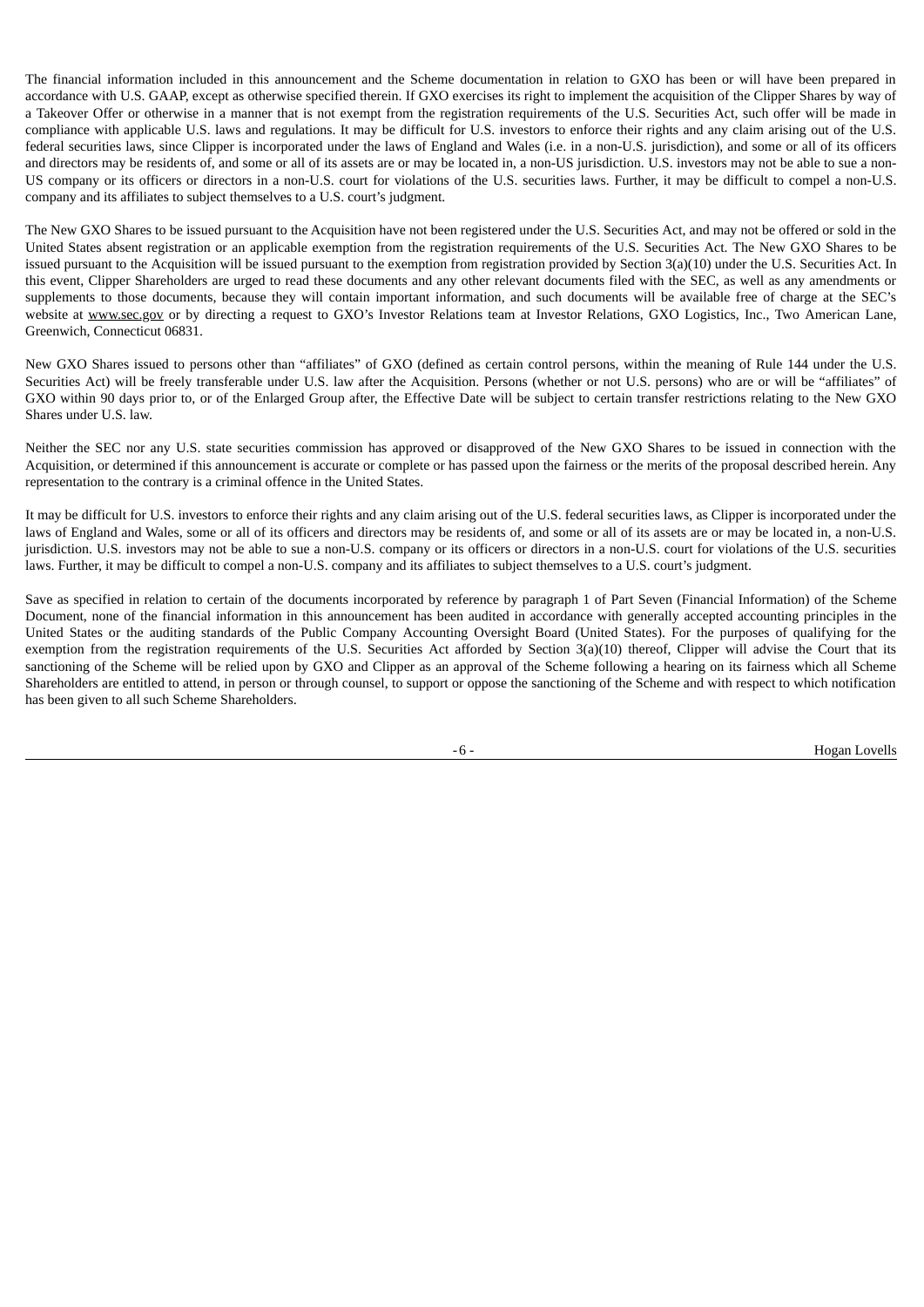The receipt of cash and New GXO Shares pursuant to the Acquisition by a U.S. Scheme Shareholder as consideration in accordance with the terms of the Scheme and the Acquisition will be treated as a taxable transaction for U.S. federal income tax purposes and possibly under applicable U.S. state, local, non-U.S. and other tax laws. Subject to the discussion in Part 9, paragraph (2)(i)(A) of the Scheme Document (Passive Foreign Investment Company Considerations), a U.S. holder generally will recognise capital gain or loss on the disposition of Scheme Shares for the New GXO Shares and cash equal to the difference between (i) the amount realised on such disposition (i.e., the USD value of the sum of the cash and the fair market value of the New GXO Shares received by the U.S. holder) and (ii) the U.S. holder's adjusted tax basis in such disposed Scheme Shares. A U.S. holder's tax basis in the Scheme Shares generally will be the USD value of the amount paid by the U.S. Scheme Shareholders to purchase the Scheme Shares on the date of purchase. Each Clipper Shareholder is urged to consult an independent professional adviser regarding the tax consequences of the Acquisition and Scheme applicable to him or her, including, but not limited to (i) as a result of the U.S. holder's status as other than an individual, (ii) the potential application of special tax rules with respect to gain recognized by a U.S. holder upon a disposition of shares of a "passive foreign investment company," and (iii) eligibility for treaty relief to the extent of any withholding tax or other tax that may apply outside of the United States.

In accordance with normal UK practice and pursuant to Rule 14e-5(b) of the U.S. Exchange Act, GXO, certain affiliated companies or its or their nominees, or its brokers (acting as agents), may from time to time make certain purchases of, or arrangements to purchase, Clipper Shares outside of the U.S., other than pursuant to the Acquisition, until the date on which the Acquisition and/or Scheme becomes effective, lapses or is otherwise withdrawn. If such purchases or arrangements to purchase were to be made, they would be made outside the United States and would comply with applicable law, including the U.S. Exchange Act. Such purchases or arrangements to purchase may occur either in the open market at prevailing prices or in private transactions at negotiated prices. Any information about such purchases will be disclosed as required in the UK, will be reported to the Regulatory News Service of the London Stock Exchange and will be available on the London Stock Exchange website at https://www.londonstockexchange.com/stock/CLG/Clipper-logistics-plc/company-page</u>. Also, in accordance with normal UK practice and Rule 14e-5(b) of the U.S. Exchange Act, Barclays will continue to act as a connected exempt principal trader in Clipper Shares on the London Stock Exchange. These purchases may occur either in the open market at prevailing prices or in private transactions at negotiated prices. Any information about such purchases will be disclosed as required in the UK, will be reported to a Regulatory Information Service and will be available on the London Stock Exchange website at www.londonstockexchange.com.

This announcement does not constitute an offer to sell or the solicitation of an offer to buy any securities in the United States. The securities referenced in this announcement have not been registered under the U.S. Securities Act, and may not be offered or sold in the United States absent registration under the U.S. Securities Act, or pursuant to an exemption from, or in a transaction not subject to, such registration requirements. Any securities issued as part of the Acquisition (including the New GXO Shares) will be issued in reliance upon available exemptions from such registration requirements pursuant to Section 3(a)(10) of the U.S. Securities Act. Any Acquisition will be made solely by means of the Scheme Document published by Clipper. Any decision in respect of, or other response to, the Acquisition, should be made only on the basis of the information contained in such document.

The statements contained in this announcement are made as at the date of this announcement, unless some other time is specified in relation to them, and service of this announcement shall not give rise to any implication that there has been no change in the facts set forth in this announcement since such date. Nothing in this announcement shall be deemed to be a forecast, projection or estimate of the future financial performance of Clipper, the Clipper Group, GXO or the GXO Group, except where otherwise stated.

-7 - Hogan Lovells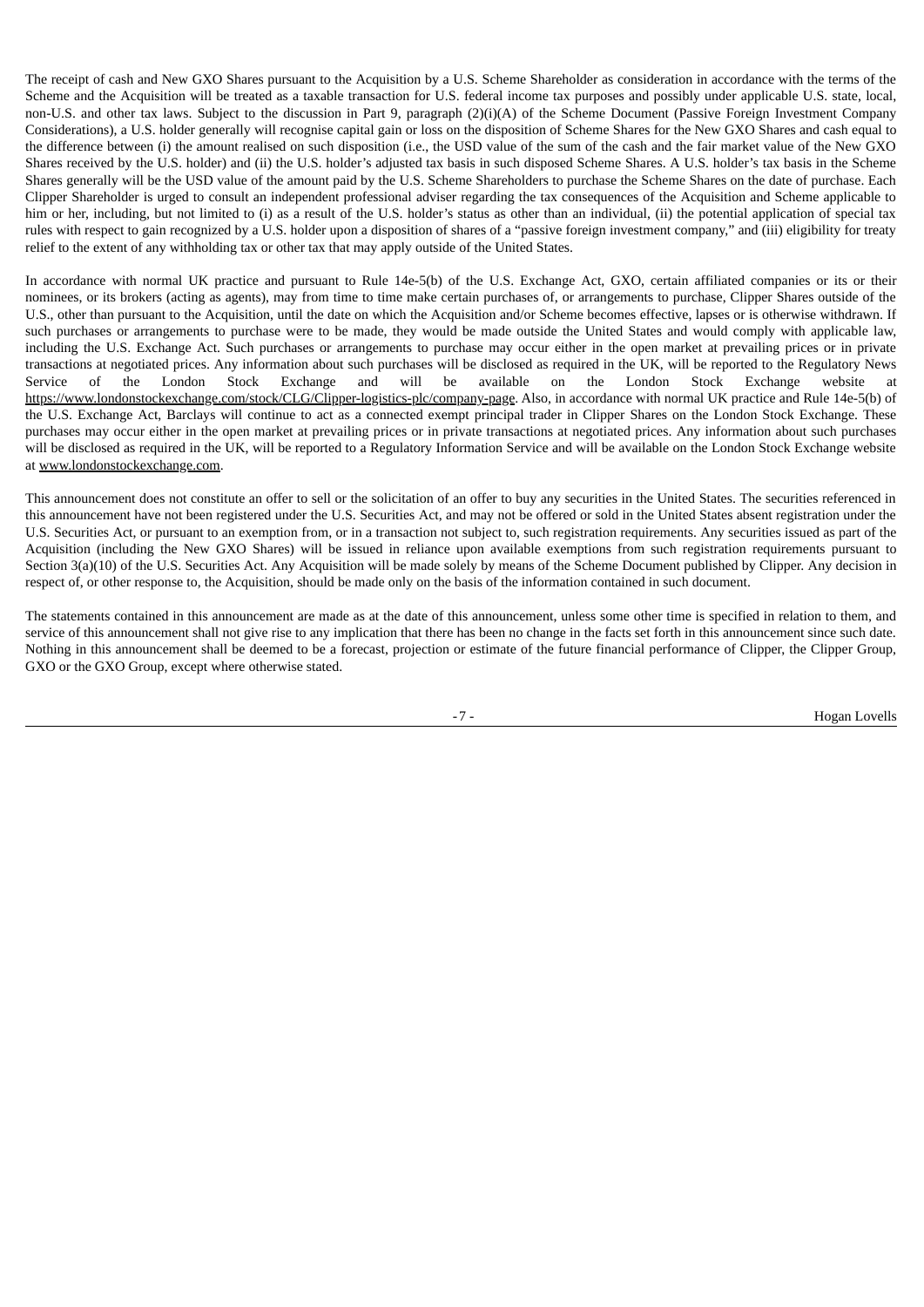### **Forward looking statements**

This announcement (including information incorporated by reference in this announcement), oral statements made regarding the Acquisition and other information published by GXO and Clipper include statements which are, or may be deemed to be, "forward-looking statements" within the meaning of Section 27A of the U.S. Securities Act and Section 21E of the U.S. Exchange Act. All statements other than statements of historical fact are, or may be deemed to be, forward-looking statements, including statements with respect to the financial condition, strategies, results of operations and businesses of GXO and Clipper and their respective groups and certain plans and objectives with respect to the Enlarged Group, including, without limitation, GXO's and Clipper's 2022 financial targets for organic revenue growth, adjusted EBITDA, depreciation and amortization expense and net capital expenditures and the expected run rate cost synergies for the Enlarged Group. In some cases, forward-looking statements can be identified by the use of forward-looking terms such as "anticipate," "estimate," "believe," "continue," "could," "would," "should," "intend," "may," "plan," "potential," "predict," "should," "will," "expect," "objective," "projection," "forecast," "goal," "guidance," "outlook," "effort," "target," "trajectory" or the negative of these terms or other comparable terms. However, the absence of these words does not mean that the statements are not forward-looking. These forward-looking statements are based on certain assumptions and analyses made by the company in light of its experience and its perception of historical trends, current conditions and expected future developments, as well as other factors the company believes are appropriate in the circumstances.

These forward-looking statements are subject to known and unknown risks, uncertainties and assumptions that may cause actual results, levels of activity, performance or achievements to be materially different from any future results, levels of activity, performance or achievements expressed or implied by such forward-looking statements.

Factors that might cause or contribute to a material difference include, but are not limited to, the risks discussed in GXO's filings with the SEC and the following: the severity, magnitude, duration and aftereffects of the COVID-19 pandemic and government responses to the COVID-19 pandemic; economic conditions generally; supply chain challenges, including labour shortages; competition and pricing pressures; the GXO Group's and/or the Clipper Group's ability to align the GXO Group's and/or the Clipper Group's investments in capital assets, including equipment, service centres and warehouses, to their respective customers' demands; the GXO Group's and/or the Clipper Group's ability to successfully integrate and realise anticipated synergies, cost savings and profit improvement opportunities with respect to acquired companies; acquisitions may be unsuccessful or result in other risks or developments that adversely affect the GXO Group's and/or the Clipper Group's financial condition and results; the GXO Group's and/or the Clipper Group's ability to develop and implement suitable information technology systems and prevent failures in or breaches of such systems; the GXO Group's and/or the Clipper Group's ability to raise debt and equity capital; litigation; labour matters, including the GXO Group's and/or the Clipper Group's ability to manage its subcontractors, and risks associated with labour disputes at the GXO Group's and/or the Clipper Group's customers and efforts by labour organizations to organize its employees; risks associated with defined benefit plans for the GXO Group's and/or the Clipper Group's current and former employees; fluctuations in currency exchange rates; fluctuations in fixed and floating interest rates; issues related to the GXO Group's and/or the Clipper Group's intellectual property rights; governmental regulation, including trade compliance laws, as well as changes in international trade policies and tax regimes; natural disasters, terrorist attacks or similar incidents; a material disruption of the GXO Group's and/or the Clipper Group's operations; the inability to achieve the level of revenue growth, cash generation, cost savings, improvement in profitability and margins, fiscal discipline, or strengthening of competitiveness and operations anticipated or targeted; the impact of potential cyber-attacks and information technology or data security breaches; the inability to implement technology initiatives successfully; the expected benefits of the Acquisition, and uncertainties regarding the Acquisition, including the risk that the Acquisition will not produce the desired benefits; a determination by a tax authority that a distribution or certain related Acquisition on transactions should be treated as taxable transactions; expected financing transactions undertaken in connection with the separation and risks associated with additional indebtedness; the risk that dis-synergy costs, costs of restructuring transactions and other costs incurred in connection with the separation will exceed estimates; and the impact of the separation on GXO's businesses, operations, relationships with customers, suppliers, employees and other business counterparties, and the risk that the separation may be more difficult, time-consuming or costly than expected, which could result in additional demands on GXO's resources, systems, procedures and controls, disruption of ongoing business, and diversion of management's attention from other business concerns. All forward-looking statements set forth in this announcement are qualified by these cautionary statements and there can be no assurance that the actual results or developments anticipated by the GXO Group or the Clipper Group will be realised or, even if substantially realised, that they will have the expected consequences to or effects on us or its business or operations. Forward-looking statements set forth in this announcement speak only as of the date hereof, and neither GXO nor Clipper undertake any obligation to update forward-looking statements to reflect subsequent events or circumstances, changes in expectations or the occurrence of unanticipated events, except to the extent required by law.

-8 - The Hogan Lovells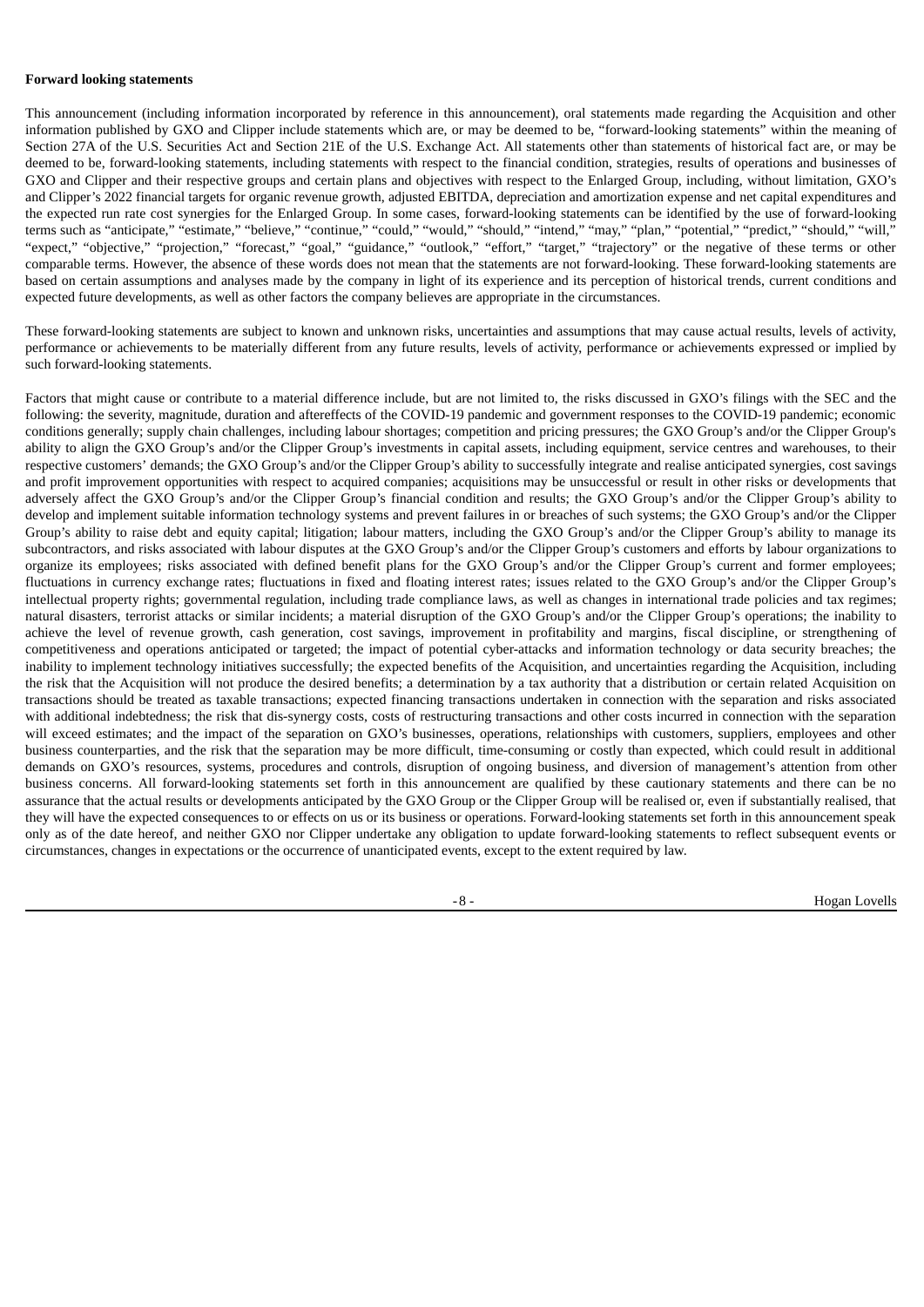### **Disclosure requirements of the Takeover Code (the "Code")**

Under Rule 8.3(a) of the Code, any person who is interested in 1% or more of any class of relevant securities of an offeree company or of any securities exchange offeror (being any offeror other than an offeror in respect of which it has been announced that its offer is, or is likely to be, solely in cash) must make an Opening Position Disclosure following the commencement of the offer period and, if later, following the announcement in which any securities exchange offeror is first identified. An Opening Position Disclosure must contain details of the person's interests and short positions in, and rights to subscribe for, any relevant securities of each of (i) the offeree company and (ii) any securities exchange offeror(s). An Opening Position Disclosure by a person to whom Rule 8.3(a) applies must be made by no later than 3:30 p.m. (London time) on the 10th business day following the commencement of the offer period and, if appropriate, by no later than 3:30 p.m. (London time) on the 10th business day following the announcement in which any securities exchange offeror is first identified. Relevant persons who deal in the relevant securities of the offeree company or of a securities exchange offeror prior to the deadline for making an Opening Position Disclosure must instead make a Dealing Disclosure.

Under Rule 8.3(b) of the Code, any person who is, or becomes, interested in 1% or more of any class of relevant securities of the offeree company or of any securities exchange offeror must make a Dealing Disclosure if the person deals in any relevant securities of the offeree company or of any securities exchange offeror. A Dealing Disclosure must contain details of the dealing concerned and of the person's interests and short positions in, and rights to subscribe for, any relevant securities of each of (i) the offeree company and (ii) any securities exchange offeror(s), save to the extent that these details have previously been disclosed under Rule 8. A Dealing Disclosure by a person to whom Rule 8.3(b) applies must be made by no later than 3:30 p.m. (London time) on the business day following the date of the relevant dealing.

If two or more persons act together pursuant to an agreement or understanding, whether formal or informal, to acquire or control an interest in relevant securities of an offeree company or a securities exchange offeror, they will be deemed to be a single person for the purpose of Rule 8.3.

Opening Position Disclosures must also be made by the offeree company and by any offeror and Dealing Disclosures must also be made by the offeree company, by any offeror and by any persons acting in concert with any of them (see Rules 8.1, 8.2 and 8.4).

Details of the offeree and offeror companies in respect of whose relevant securities Opening Position Disclosures and Dealing Disclosures – must be made in the Disclosure Table on the Panel's website at http://www.thetakeoverpanel.org.uk, including details of the number of relevant securities in issue, when the offer period commenced and when any offeror was first identified. If you are in any doubt as to whether you are required to make an Opening Position Disclosure or a Dealing Disclosure, you should contact the Panel's Market Surveillance Unit on +44 (0)20 7638 0129.

-9 - The Hogan Lovells and the Hogan Lovells